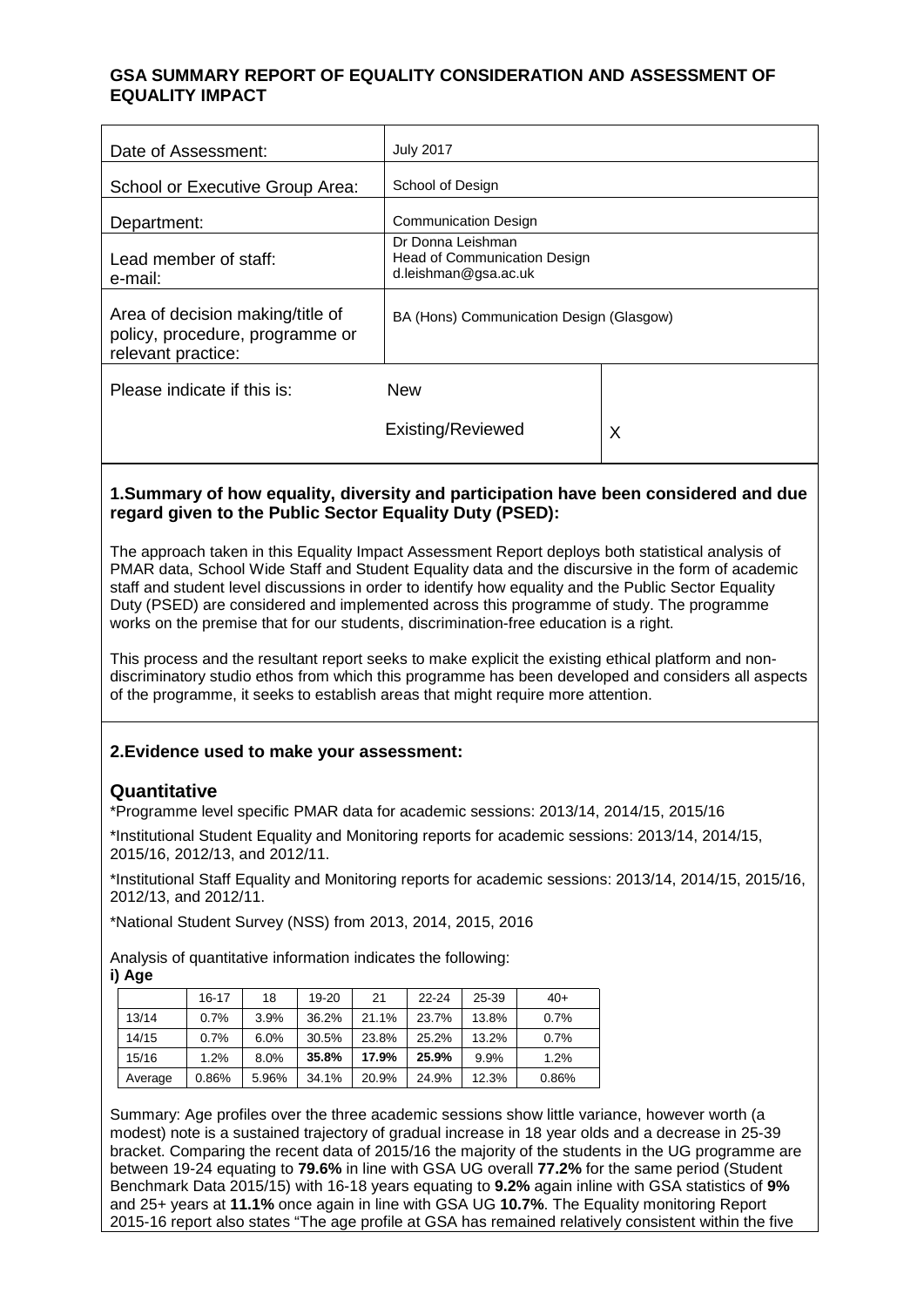year period from 2011/12 with the number of 18 year olds showing a slight increase following a dip in 2014/15." Which is an observation also seen within the programme.

| II) DISADIIITY |      |   |      |     |     |          |     |       |
|----------------|------|---|------|-----|-----|----------|-----|-------|
| Instance       | 0    | 8 | 51   | 54  | 55  | 57       | 96  | Total |
| 13/14 %        | 71.7 | 6 | 14.4 | 0.6 | 5   | 0.6      | 0.6 | 100%  |
| 14/15          | 73.5 | 9 | 13.2 | 0   | 2   | 0.6      | 0.6 | 100%  |
| 15/16          | 77.1 | 8 | 11.7 | 0   | 2.4 | $\Omega$ | 0   | 100%  |
| Average %      | 74   | 8 | 13.1 | 0.2 | 3.1 | 0.4      | 0.4 |       |

Summary: Instance 0: 'No known disability' has shown as a consistent majority (over three academic sessions 13/14: **71.7%,** 14/15: **73.5**%, 15/16: **77.2%)** with an average of **74%** over the three year period. GSA's equality monitoring report by comparison shows a higher disclosure of No known disability with 14/15: **83.4**% 15/16: **82.3**% thus it can be deduced that this programme as approx. **10%** more of the students studying with declared disabilities.

In terms of the characteristics of the disability in descending order of statistical significance is instance 51: 'A specific learning difficulty such as dyslexia, dyspraxia or AD (H) D' which has shown a stable pattern (13/14: **14.4%,** 14/15: **13.2%,** 15/16: **11.7%** over three academic sessions) with an average of **13.1%**. These students will be offered support via the GSA student support team and where deemed necessary / appropriate will draft an Individual requirements form (IRF) which is shared with their studio contact tutor which will in turn detail what adjustments to their programme should be put in place.

Next in scale of declared disability instance 8: 'Two or more impairments and/or disabling medical conditions' which has shown a similarly stable pattern (13/14: **6.5%,** 14/15: **9.9%,** 15/16: **8%** over three academic sessions) with an average of **0.8%.** Students with instance 8 / 'Two or more impairments and/or disabling medical conditions' - will be offered access to the Individual IRF procedure – however the academic staff team who are designated contact tutors have noted that the scope and impact of multiple disabilities can depending on the nature of their disabilities require more careful monitoring in terms of support.

This is followed by instance 55: 'A mental health condition, such as depression, schizophrenia or anxiety disorder' which has shown a slight reduction over the three year period- 13/14: **5%,** 14/15: **2%,** 15/16: **2.4**% over three academic sessions with a summary average of **3.1%.**

Instance 57: "Deaf or serious hearing impairment" combined with Instance 96: "A disability, impairment or medical condition that is not listed above" with Instance 54: " A long standing illness or health condition such as cancer, HIV, diabetes, chronic heart disease, or epilepsy" together make up the rest at an average of **0.4%** of the programme.

By comparison to the above GSA Equality Monitoring report 2015/16 which data shows 13/14: **83.1%,** 14/15: **83.2%,** 15/16: **82.3%** with an average of **82.8%** (compared to our average of **74%)** this reveals we have approx. **8.8%** more students identifying with some form of disability.

| Hesa Ethnicity | 10   | 13   | 19  | 34  | 39  | 41  | 43   | 49       | 80  | 90  | 98   | Total |
|----------------|------|------|-----|-----|-----|-----|------|----------|-----|-----|------|-------|
| 13/14          | 71.7 | 17.7 | 0.6 | 3   | 1.3 | 0.6 | 1.3  | $\Omega$ | 0.6 | 0.6 | 1.9  | 100%  |
| 14/15          | 56   | 34   | 0.6 | 1.9 | 1.3 | 0.6 | 1.3  | 0.6      | 0   | 0.6 | 1.9  | 100%  |
| 15/16          | 51.8 | 32.7 | 2.4 | 1.2 | 3.7 | 0.6 | 3.0  | 1.8      | 0.6 | 0   | 1.8  | 100%  |
| Average        | 59.8 | 28.1 | 1.2 | 2   | 2.1 | 0.6 | 1.86 | 0.8      | 0.4 | 0.4 | 1.86 |       |

# **iii) Ethnicity**

**iii)** Disability **in** 

Summary: The majority of students has consistently over three years of PMAR level data have identified as White (coding frame 10) and White Scottish (coding frame 13) making up approximately **88%** of the overall student group with BAME making up the remaining **12%,** I note the next ethnic group of significance in size is Chinese (coding frame 34), Other Asian (coding frame 39) and Mixed White Asian (coding frame 39). By comparison all our current staff are White and White Scottish this disproportionality is partially offset by the enhancement benefits we gain from our Singapore GSA undergraduate programme, which requires the same staff team to travel and teaching into an Asian context as well as design and deliver a three week Overseas immersion programme in Glasgow, each cycle strengthens and broadens the teaching teams cultural sensitivities.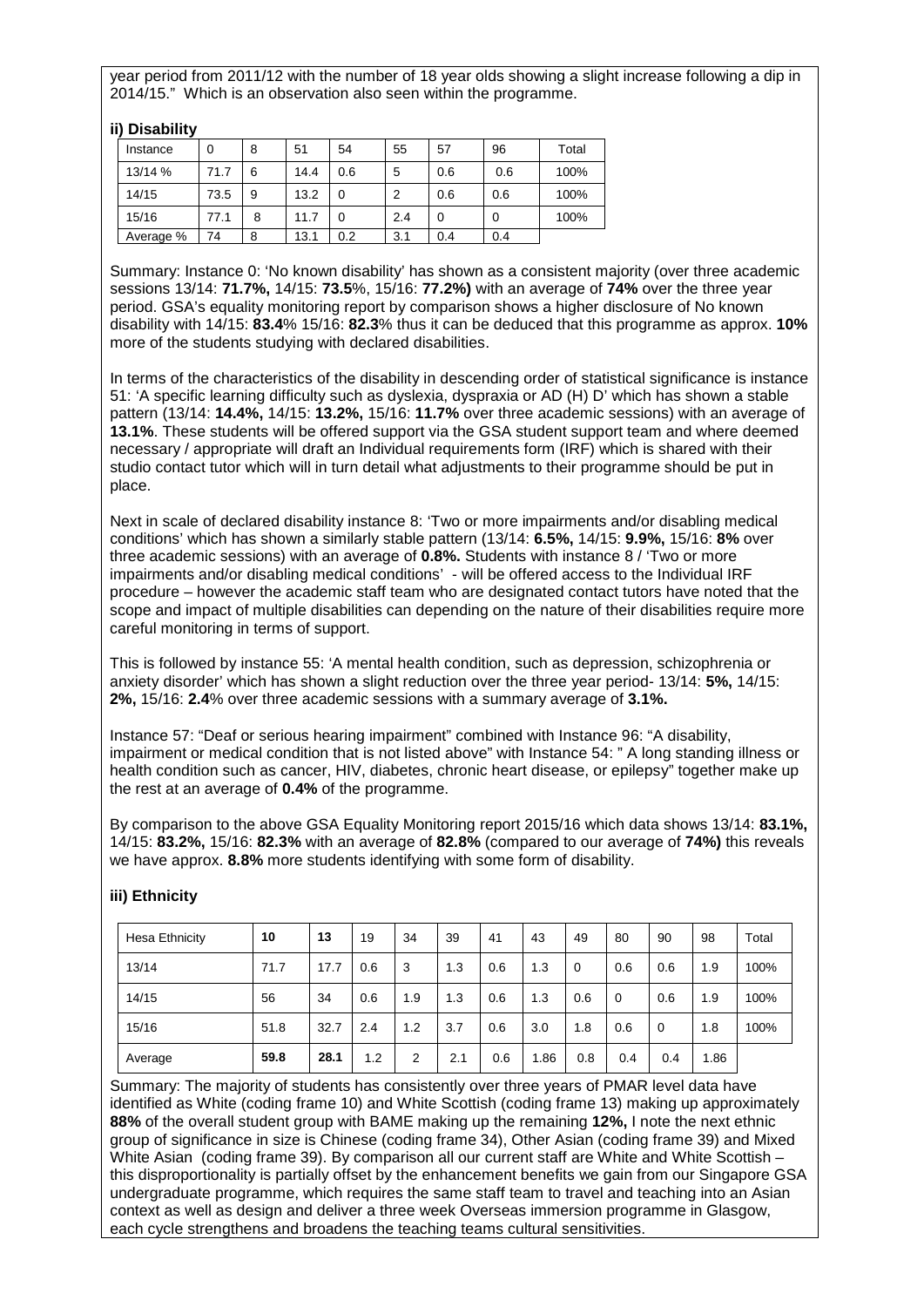Some members of U/G teaching team also benefit (in terms of extended cultural awareness) from supervision roles in our two Masters programmes both of which have a much larger Ethnic diversity (2015/16: MDes Communication Design **40.9%:** BAME and **59.1%:** White, MDes Graphics / Illustration / Photography **60%:** BAME **40%:** White).

As Head of Department (in post since January 2016) I have sought to set up learning opportunities that both Masters and undergraduate student cohorts can share and thus in turn have the opportunity to form a more extended community above and beyond their studio context.

A good example of this the live collaboration with BBC Scottish Symphony Orchestra (Sept-Dec 2016), which ran as an optional project across undergraduate and Masters. We also ran a three day intense music design themed workshop in January 2017 which saw mixed groups of Masters and undergraduate students work in groups of varying sizes with visiting alumni/designers/musicians Lastly we also included stage three Masters in the all day professional practice event 'Working Day' (March  $14<sup>th</sup>$  2017) which had ten invited speakers (5 female and 5 male designers) in attendance.

#### **iv) Sexual Identity**

|         | Male | Female | Other | Total | Male  | Female |
|---------|------|--------|-------|-------|-------|--------|
| 13/14   | 47   | 105    | n/a   | 152   | 31%   | 69%    |
| 14/15   | 48   | 103    | n/a   | 151   | 32%   | 68%    |
| 15/16   | 41   | 121    | 0     | 162   | 25%   | 75%    |
| Average |      |        |       |       | 29.3% | 70.6%  |

All students identified as Male or Female and none as 'other', please note in academic sessions 13/14 and 14/15 this was not a formal category. These PMAR statistics show a small increase in Female students, which could in the future be further scrutinized as change relative to overall student growth within the U/G programme.

This data reveals that the programme has slightly more female students in comparison to data in the GSA wide Student Benchmark Report which reveals an approximate ratio to **39%** in relation to our **29.3%** Male to **61%** in relation to our **70.6%** Females. Notably at school wide level there was also similar pattern of increase in overall numbers and Female students and decrease in Males students during Academic Session 2015/16 (**36.9%** Male, **63.1%** Female). Whilst it is too early to check (in terms of robust evidence base) this pattern may suggest that as we increase student numbers we are also uplifting the volume of female students.

#### **v) Sexual Orientation**

|         | <b>Bisexual</b> | Gav M | Gav F | Hetero | Other | Refused | Total  |
|---------|-----------------|-------|-------|--------|-------|---------|--------|
| 13/14   | 4.6%            | 4.6%  | 2.0%  | 68.4%  | 0.7%  | 19.7%   | 100.0% |
| 14/15   | 4.6%            | 6.0%  | 1.3%  | 68.9%  | 1.3%  | 17.9%   | 100.0% |
| 15/16   | 6.8%            | 4.3%  | .9%   | 67.3%  | 2.5%  | 17.3%   | 100.0% |
| Average | 5.3%            | 4.9%  | 1.7%  | 68.2%  | 1.5%  | 18.3%   |        |

A consistent (over three academic cycles) majority identified as heterosexual yielding an average of around **68.2%** within the UG programme, the next largest grouping was those who chose information refused with an average of **18.3%.** In terms of specific categories it worth a note that those students identifying as 'Bisexual' is slightly up, averaging at **5.3%** with those identifying as 'Gay Man' averaging at **4.9%** and 'Gay woman/lesbian' **1.7%** followed by 'Other' at **1.5%.**

In the GSA Student Equality Monitoring Report 15/16 (which reviews the 4 years worth of student data) summarized that *"71.6% of students at GSA identified as heterosexual in 2015/16, a slight and gradual drop of 3% since 2012/13. In the same period the percentage of students identifying as Lesbian, Gay or bisexual increased by 5.5%. The percentage of students who prefer not to say, or refuse to give information, continues to be relatively high but has decreased steadily over the last four years*."

Thus Communication Design undergraduate programme is modestly more diverse in sexual orientation with **68.2%** as heterosexual compared to **71.6%,** however this is offset by a higher return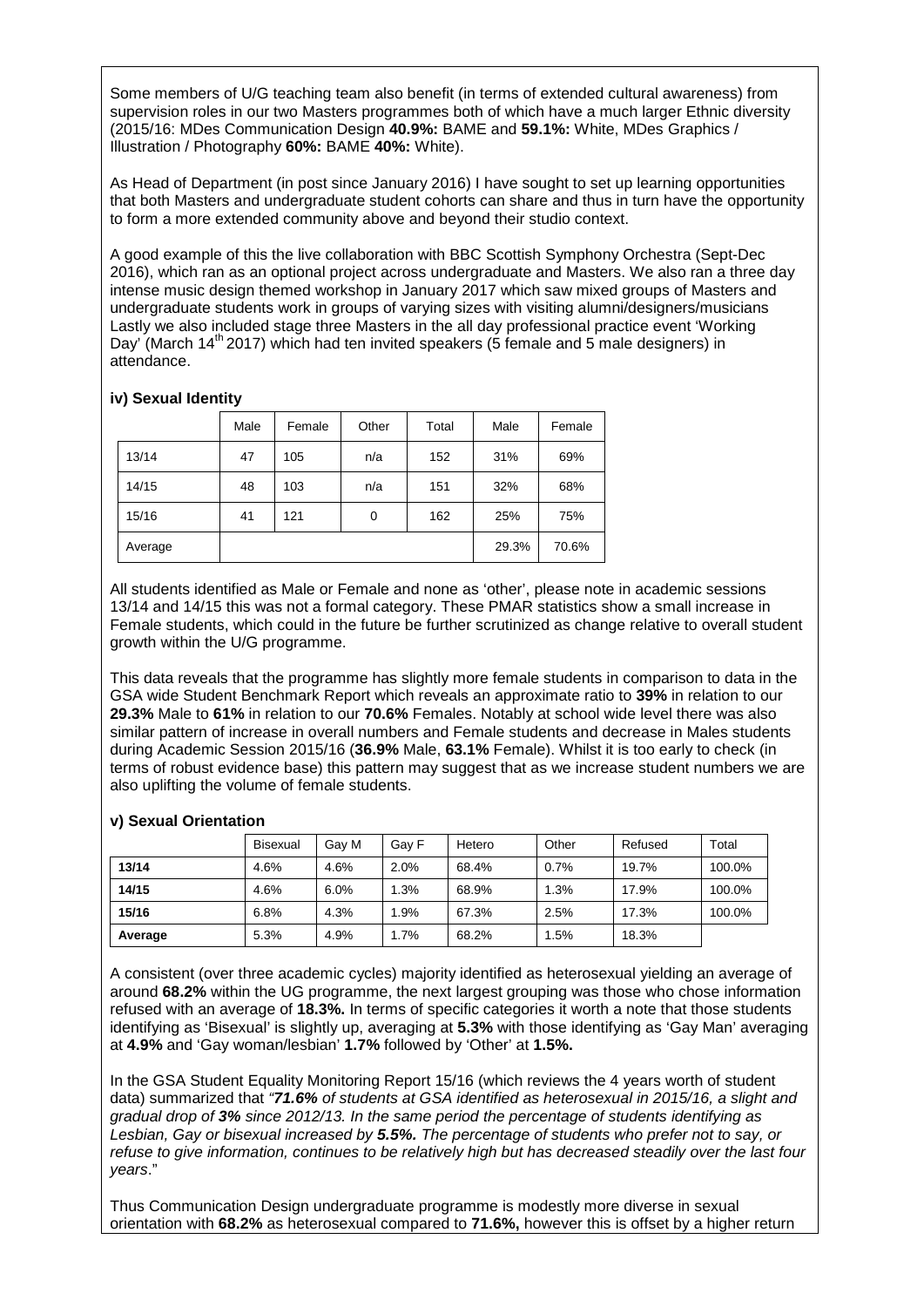in our information refused note GSA average is **17.7%** compared to our **18.3%. Action**: It would be elucidating to consult with new intake students to discuss the possible rationale behind choosing not to declare information (e.g. uncertainty, fear of discrimination, fear of data being in the public domain).

|         | None   | <b>Buddhist</b> | Church of<br>Scotland | Roman<br>Catholic | Christian<br>Other | Hindu |
|---------|--------|-----------------|-----------------------|-------------------|--------------------|-------|
| 13/14   | 59.2%  | 2.6%            | 2.6%                  | 9.2%              | 2.0%               | 0.0%  |
| 14/15   | 52.4%  | 0.0%            | 0.0%                  | 14.3%             | 19.0%              | 0.0%  |
| 15/16   | 59.9%  | 1.2%            | 0.6%                  | 11.7%             | 6.8%               | 0.0%  |
| Average | 57.1%  | 1.9%            | 1.6%                  | 11.7%             | 9.2%               | 0%    |
|         |        |                 |                       |                   |                    |       |
|         | Muslim | Sikh            | Spiritual             | Other             | Refused            |       |
| 13/14   | 0.0%   | $0.0\%$         | 3.9%                  | 1.3%              | 18.4%              |       |
|         |        |                 |                       |                   |                    |       |

**14/15** 0.0% 0.0% 2.4% 2.4% 9.5% **15/16** 0.0% 0.0% 3.7% 3.1% 12.3% **Average 0% 0% 3.3% 2.26% 13.4%**

**vi.) Religion and Belief**

The majority of students identify as 'no religion', averaging (over three academic cycles) of **57.1%,** this is proportionally followed by students with information refused averaging at **13.4**%), the next largest group is 'Christian Roman Catholic': average **11.7%,** followed by 'Other Christian': **9.2%,** the small remaining numbers identify as 'Spiritual': average **3.3%,** 'Other religion/belief': **2.26%,** followed by 'Buddhist': **1.9%** and 'Jewish': **0.65%.** Regarding the information refused category (averaging at **13.4**%), by comparison GSA Student Equality Monitoring Report 15/16 states "*The percentage of students at GSA who preferred not to say, or refused information, on their religion/belief fell from 22.4% in 2013/14 to 10% in 2015/16. The percentage of students indicating no religion rose by 15% in the same period to a high of 62%.***"** This confirms we are tracking well with the School wide trajectories but as discussed in section V. Sexual Orientation I note a slight increase in 'refused information' and decrease in the majority 'non religion' category. **Action**: future consideration of language/ images used in all communications during the pre admission period to ensure where possible that a non-discriminatory / supportive tone is used to help foster declaration of student data.

# **Qualitative Evidence**

\*Head of Department and class representative meetings (from Jan 2016 onwards)

\*Staff Workshop: programme level academic teaching staff group EIA workshop session

- \*Student Staff Consultative Committees
- \*NSS 2013, 2014, 2015 and 2016
- \*Undergraduate Quality Enhancement Student Questionnaire (Term 2, inaugural year 2016/17)

\*External Examiners Reports (2013/14, 2014/15, 2015/16)

It is recognised that the qualitative evidence would be further strengthened by gaining more insight into the student experience as it specifically pertains to the programmes PSED remit this will be addressed in Section 4.

#### Analysis of qualitative information indicates the following

#### **vii.) Class Representatives**

As Head of Department, I have held termly private student class representative meetings organised in year groups across the programme. Whilst these meetings tended to be reflections of their student experience focusing on teaching, workshops and studio provision a few subjects pertaining to the scope of this report were uncovered. That being: the year 3 and year 4 student class reps brought to my attention the issue of generalised class experience of stress and anxiety, they believed often as a direct result from failing to manage competing/clashing hand ins from different courses within their programme of study, it would seem clear that as the student cohorts grow that these core timetabling issues need to be better resolved with more advance planning and made public would benefit all students. We also had interesting discussions regarding the small minority of year 4 students who were managing via the IRF process 'Two or more impairments and/or disabling medical conditions' and their particular challenges in maintaining good performance in what is their most academically and creatively challenging honours year of study, the year 4 class representatives feedback was that the programmes studio culture was a very supportive peer environment, inevitably more intimate that the traditional university sector offer and that in some instances this peer to peer support extended outwith studio hours and into supporting each other out of hours, they discussed the merits and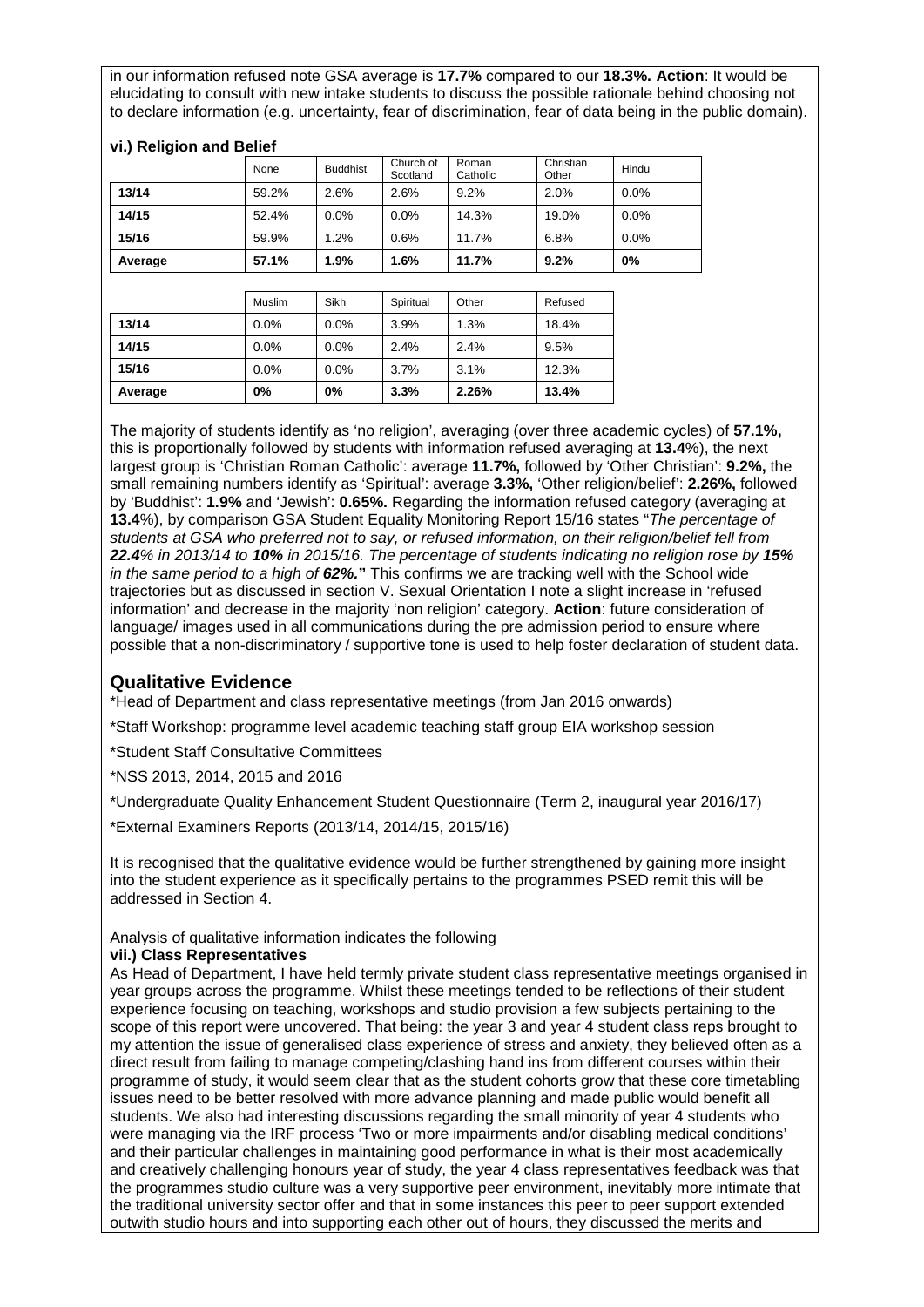downside to this (e.g. students are not trained counsellors, mature students tended to shoulder more of this type of support, students may/could depending on circumstances be made vulnerable or will in turn become develop additional stress depending on what was being disclosed and the potential impact on their own individual studies). I discussed this with the staff group and they felt that most instances of this overspill of peer support is picked up within the close pastoral dialogue between lecturer and student but mainly through the framework of considering their academic performance (so only if and when issues presented) **Action**: we discussed that we could potentially consider a peremptory briefing and year / level specific induction or training session co-led by Student Support to help better delineate institutional roles and responsibilities alongside indicative examples of what could be deemed normal for high / sustained demanding stressful academic environments and discuss potential student behaviours that indicate extra support maybe required. Outwith these subject topics there were no issues raised about Age/Sex/Gender/Race/Religion/Sexual Orientation which is positive indicator that we are delivering a non-discriminatory studio environment and learning experience.

#### **viii.) Staff Workshop**

12 out of 14 academic teaching staff group attended a workshop on  $3<sup>rd</sup>$  July 2017 exploring the scope/ remit of the Equality Impact Report minutes were taken as record of our debate and discussions. This was a very useful session which in teaching staff clearly considered that the programme had a strong pre-existing ethical platform and non-discriminatory studio ethos which has been inculcated and developed throughout its existence, they felt that adjustments have been made as student profiles have changed (become more diverse and internationalised). We discussed in terms of negatives we discussed that programme with its very embedded non-discriminatory approach could do more to better evidence the best practice that occurs for reporting purposes as well as check the assumption that students and staff are being well supported. We also discussed opportunities for enhancement in light of incoming changes and trends e.g. potentially more students under 18, protected characteristic related absence from the programme. Please see **section 4 for actions** to foster better positive impact.

#### **ix.) Student Staff Consultative Committee (SSCC)**

Complimenting my experience of class representatives (and as discussed in section vii.) Class Representatives) I reviewed all available archived SSCC minutes and can report that there have been no issues formally noted, the nearest comment related to the remit of this report was a suggestion by a year 3 representative (on our SSCC conducted on 18.4.17 ) to further discuss mental health support issues from the student perspective this will be followed up as part of the termly Head of Department – class representative meetings scheduled for academic session 2017/18.

#### **x) National Student Survey (NSS)**

I reviewed free comments and data for the 2013, 2014, 2015 and 2016 NSS reporting cycles. Whilst the NSS primarily focuses on the institutional/programme organisation, technical resourcing and teaching experiences of the graduating student cohort on review it does offer an insight into how well integrated the inclusive non-discriminatory studio culture is within Communication Design, the quotations below illustrates the strength of critical freedom on offer in within our curriculum and studio culture, it also evidences the close pastoral dynamic between student and lecturing staff as well as the flexibility staff have in making curriculum adjustments/delivery to support students with equality related needs.

#### NSS, free text commentary 2014/15:

"*The course encourages inquisitive and critical thinking which I think is a valuable thing in 2015. I am also grateful for the willingness and enthusiasm of the staff (tutors and technicians). They offer a range of opinions on work, which I feel, is invaluable to the development of my practice."* 

"*Wonderful teaching. Freedom and encouragement to break boundaries and expectations. If this is inherent in the briefs, tutorials, workshops and lectures (in the Communication Design Department)."*

"*The tutors have been amazing, really giving you space to breathe but also really nurturing each pupil. I have formed some great relationships with my peers that will last after university and the studio environment has definitely helped this. I have had a few personal issues since being at unit, family relations, my flat was burgled, knocked of my bike, and when these things happened my tutors were they to help, support and advise me, which I really appreciated."*

"*The tutors were particularly understanding with my commitments outside of the course. They encouraged me to continue with this in conjunction with my studies and were always clear, fair and honest with how it affected my marking*."

I note there were no instances of negative comments related to either identity based experience on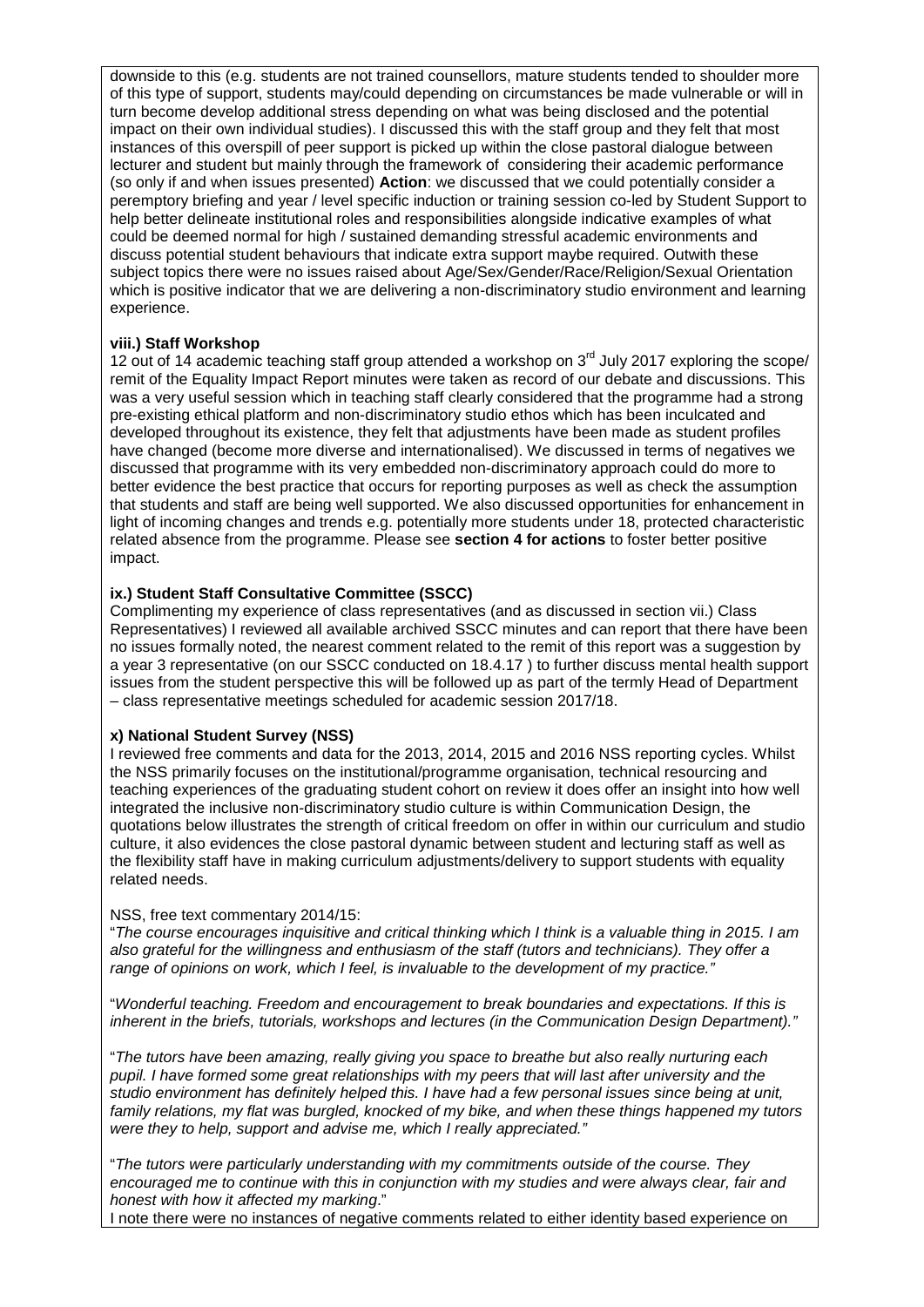the programme or needs/barriers related to a protected characteristic.

#### **xi.) QEQs**

I reviewed the first round of undergraduate Quality Enhancement Student Questionnaire in Term 2 (inaugural academic session 2016/17), there were no instances of negative comments related to any of the protected characteristics discussed in this report nor any salient positive comments due to the nature of the current questions. **Action**: opportunity to better use this mechanism to capture feedback on Equality and Diversity issues, this requires discussion across all School of Design undergraduate programmes.

#### **xii.) External Examiners Reports**

There were no instances of negative comments related to any of the protected characteristics discussed in this report. I below sampled quotations provide external verification of the student NSS feedback around the critical freedom, resilience in problem solving and diversity of creative subject matter we offer.

Report 2014/15 *"8.1 Identified areas of Good Practice > I am very pleased to see within the work of the graduates an attitude that is unconstrained by narrow notions, of what communication design can and should encompass. The programme encourages original enquiry and diversity of outcomes whilst underpinning these with craft and industry skills."*

Report 2014/15 *"Again I can report that students presented themselves professionally and enthusiastically described their project journeys when selected for sampling. I was reassured that they did not feel compelled to describe everything in overly positive terms, and were honest about moments of confusion and difficulties they experienced. It was good to see these new young designers learning how to depersonalise problem solving and find creative solutions. GSA students appear to be energised and resilient."*

## **Teaching Staff Profiles**

Off the core contracted lecturing staff delivering into the U/G programme (removing myself as Head of Department from the calculations) we have 6 Female, 6 Male and no 'Other' gendered staff, all of whom are on lectureships delivering into the U/G programme – with 7.5 FTE in total (and equating to **48%** Female and **52%** Male in terms of FTE) however in terms of planning / curriculum responsibilities i.e. extra internal administrative time being allocated within workload for first year, second year and specialisms (Graphic Design, Illustration and Photography) development - we see only one female with 4 males fulfilling these roles. **Action**: within the career review process I will look to offer staff mentoring or additional development training to ensure that equal opportunity in these activities within the department and rotate these responsibilities where appropriate this will also reduce the possibility for unconscious bias within the student group or externally.

Teaching teams from A/S 2017/18 onwards are generally well balanced between genders with historic issues in a gender imbalance located within year 2 (which has in the past academic session been all female teaching team) and Photography (single Male academic staff member and male technical specialist for multiple academic sessions).

I also note that during A/S 2016/7 only male lecturers applied and accessed the Staff development or research development funds. **Action**: both within staff meeting and the career review process I will look to investigate why this was and look to better support female staff so they can benefit from these funds. Lastly, with regards to the full profile/ characteristics of this academic team (i.e. Age, Disability, Ethnicity, Sexual Orientation, Religion), at time of writing this report I have been unable to access specific programme level data as evidence and as such am unable to review and comment.

## **3.Outline any positive or negative impacts you have identified:**

## **Pre- admissions**

As Head of Department I deliver two scheduled lectures to approx. 200 persons as part of GSA's U/G Open Day, in which the inclusive approach to advancing equality is demonstrated by real examples of student work, the studio culture and the type of extra curricular environment we have within the programme, I also give example to the types of flexibilities that can be considered for applicants: experiential learning / professional experience in lieu of academic qualifications.

## **Admissions**

The department works a process of reviewing of all online portfolios to establish a generous long list for invitation to in person interview (this is approximately 75 persons), with a view that in interview is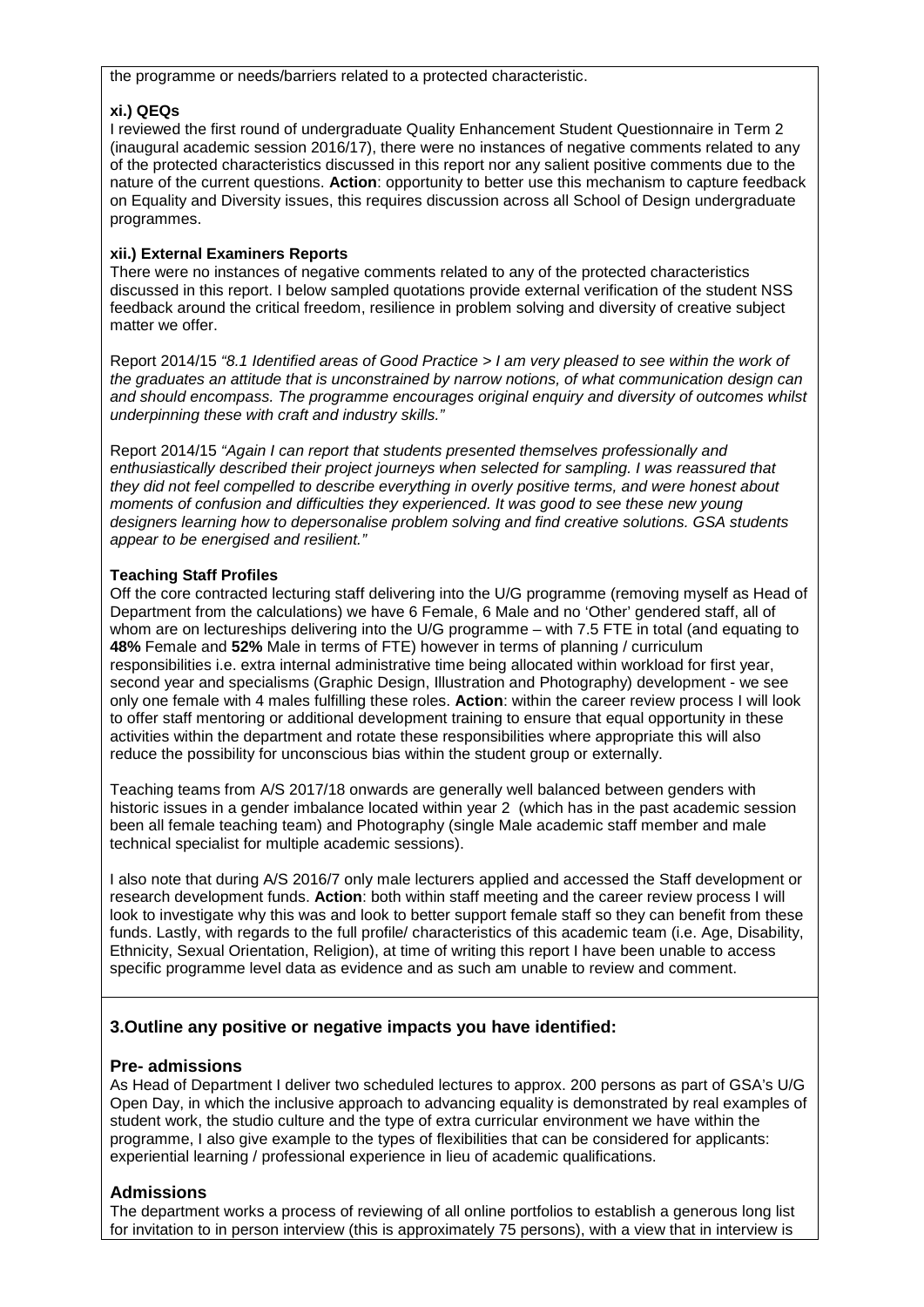an experience in which more nuanced appraisals can be undertaken as above and beyond the formal combination of academic attainment, references and online portfolio alone. During the on campus interview process we acknowledge that students ability to perform in interview can be relative to age and experience, cultural background. Where possible the interview is conducted with mixed gender (key given the proportion of female candidates). We offer all interviewees direct and private access to students so they can connect and ask any key questions and or air any concerns with their potential peers. We also offer Skype interview so those students Overseas so they can also benefit from an interview.

#### **Curriculum Design**

As evidenced above via our NSS free comments, external examiner reports, the programme is intrinsically a culturally critical and diverse programme that allows all personal lived experience of the protected characteristics discussed in this report to be examined and discussed in an academically support studio environment, this can often become the subject of the honours year personal project (see Examples of Student Projects below).

This freedom in explore personally important subject matter is built into most of the flexible project briefs in the programme this is also complimented by a space for students to self initiated their design practice. Teaching methods scale across the year levels to build confidence in group work to foster excellent inter/cross cultural discussion, student presentations, peer review freedom to voice independent thought is vital. Communication Design as a practice has to consider audience and cultural contexts and thus staff utilize the student cohorts primary experiences (varying backgrounds, family histories) with key critical secondary sources to help totalise and ground their development knowledge of the world towards becoming ethically grounded creative identities.

#### **Examples of Student Projects**

Photography/Communication Design Graduate 2017: 'Intersect' publication final year project looks at what it means to be a 'Person of Color' who also identifies as LGBTQ+ in Scotland. The graduates project consists of a series intimate portraits as well as frank discussions with individuals who tell the story of queer PoC in contemporary society.

Graphic Design /Communication Design Graduate 2016: 'British-Born Chinese' project researched the British Chinese community in Glasgow. Through conducting interviews and volunteering at a Chinese arts and culture center, the graduate experienced a much wider scope of experiences and views than their own. The information gathered fed into using objects as a way of articulating the variety of individual opinions within the collective group. The graduate used chip forks and chopsticks and morphed these forms to represent the spectrum between identifying as completely British and completely Chinese. The series of objects becomes an interactive and subjective system as the viewer is invited to consider where they would place themselves on the scale.

#### **Student Experience**

Flexibility - Academic staff and students discuss and plan around any commitments i.e. family circumstances, medical needs, and caring commitments. This is done through mutual discussion where students are invited to notify their teaching staff of any issues in accessing the timetabled programme, this means very little change to their educational experience. Terms dates, and teaching weeks are provided via an introduction presentation allowing for Q&A's from the student cohort at the beginning of each academic year allowing students. For students who might find public group based context challenging they are invited to set up one to one meetings. Negative Impact / Future **Actions**: not all timetabled areas on the programme pre-published as finalised in advance of the academic session starting (rather this in some units in the programme in introduced/finalised before student induction). We should commit where possible to resolving all timetables earlier so students with additional needs can foresee and pre plan.

Student Example: A mature student asked permission to bring their 12 year daughter into the studio as part of the national 'Sons and Daughters To Work' Day on Thursday 5th May 2016, the student requested support from the department in terms of risk assessment and supervision on campus for their daughter, we were able to deliver this and actively show our support for family commitments.

#### **Learning and teaching pedagogy**

As evidenced in the NSS the group critique (staff and a groups of students) alongside peer led group discussion both provide an environment in which the complexities (including intersectionality) of equality, diversity and power can be explored in relation to students' work and its development. This provides a learning and teaching situation in which the mainstreaming of equality is in evidence. These situations also become a forum for fostering good relations between protected characteristic groups as students are able to expand their knowledge and understanding of each other (please note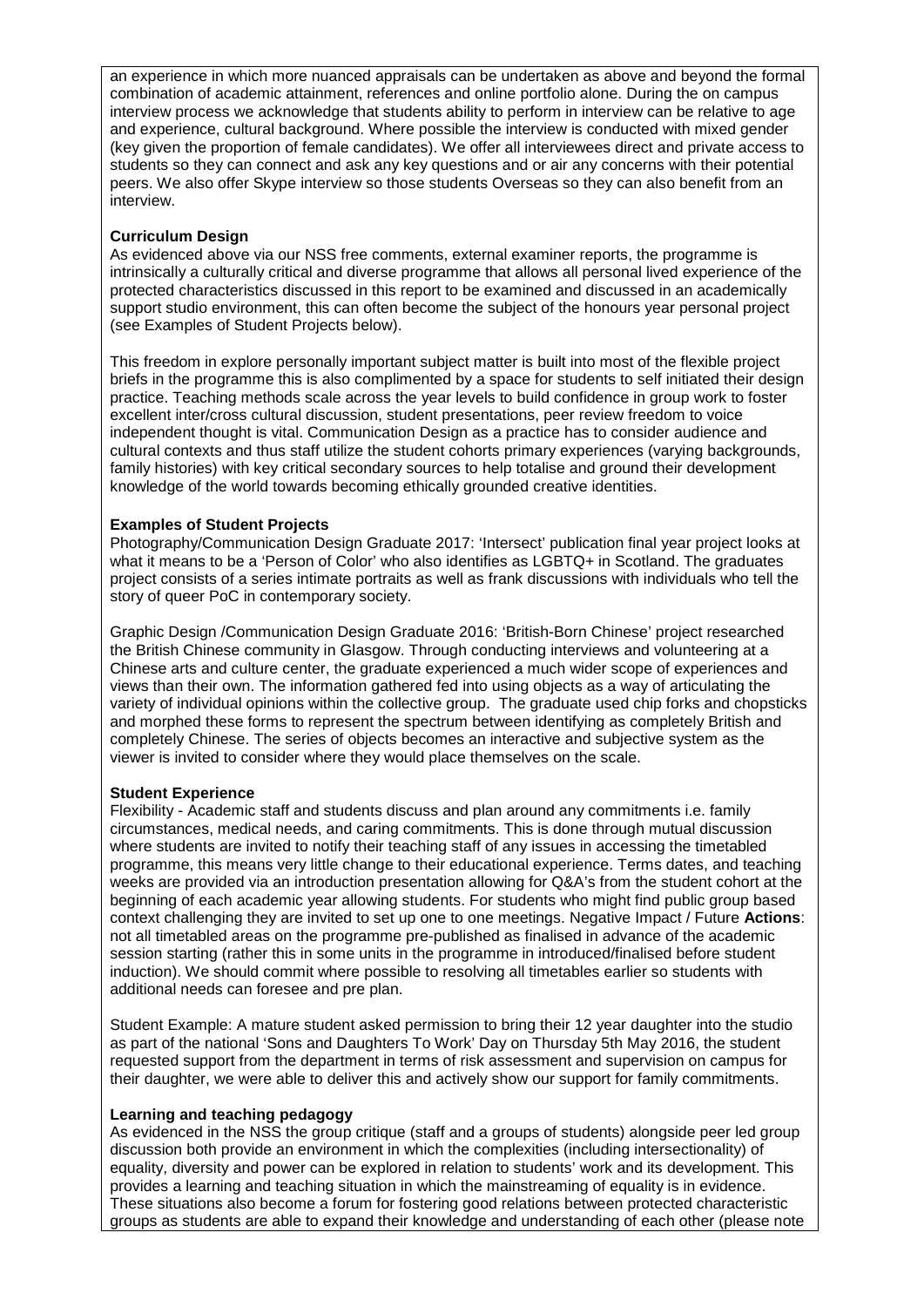section vii.) Class Representatives).

#### **Assessment and Feedback**

Assessment is undertaken on the programme in line with GSA assessment code of practice, in addition a variety of feedback/formative learning approaches are employed in order to enable all students to demonstrate they have met the learning outcomes and standards required for progression. This promotes equality of opportunity. I also note have good levels of student participation in the Mitigation/Good Cause process (4 students in Academic Session 2016/17, 6 in 2015/16).

## **4.Actions you have taken or planned as a result of your findings:**

(Please complete the action plan in this section)

#### **1. Programme documentation**

**a**.The programme handbook will be revised to both make plain / clarify the key information (It is noted that international students, although many are competent speakers of English, may not yet have practiced their language skills to the extent that they are familiar or comfortable with academic terminology) for new start students, including more explicit the various lines of support to follow if they have any concerns. Close consideration of language/ images used in all communications during the pre admission period to ensure where possible that a non-discriminatory / supportive tone is used to help foster declaration of student data.

**b.** The handbook should be complimented by key academic contact staff delivering visual presentations as part of the inductions / year level introduction process. This could in the instance of year 4 be additionally focused on managing stress and peer to peer relationships and better clarify what / how pastoral support works and what students can do if they feel its not working for them (see vii. Class Representatives section above).

#### **2. Peer/Student Support**.

We will consider via a pilot (for Academic session 2018/9) the merits of running a student buddy system for new students (year 1 and direct entrants in year 2 or 3) to help students settle into the new structure of learning with the programme.

#### **3. Student Consultation**

Head of Department will consider a method of student consultation to explicitly discuss issues of equality and diversity with class reps. E.g. Internal insight in required into internal perceptions on gender and Illustration practice (which staff have noted a diminishing number of Males choosing to specialise in Illustration) and discuss with new intake students the possible rationales behind those who choose not to declare information (e.g. uncertainty, fear of discrimination, fear of data being in the public domain). While this may be satisfied with new data garnered by GSA plans to launch a cross GSA quality enhancement questionnaire, which will offer students the opportunity to comment on their identity based experience, ongoing consideration of equality related issues with student reps at local level will be valuable.

#### **4. Organisation/Curriculum**

**a.** We have successful models of flexible delivery and good use of the VLE providing accessibility of materials and resources and timetabling, however we could ensure that we have earlier (summer period) publication of finalized timetables which should enable students to better meet needs related to a protected characteristic, for example, family responsibilities or religious commitments.

**b.** Staff will be briefed to be minding of the need to record/adequately document any intrinsic to the core curriculum content (including out of hours lecturers / guest speakers) and make this available on the VLE.

**c.** Review all reading lists aligned to projects to consider if any more inclusive texts / examples of practice could be added to support a diverse range of influences.

#### **5. Staff Support**

**a**. Within the career review process Head of Department should look to rotate where appropriate and or offer staff mentoring or additional development to create equal opportunity in offering internal curriculum planning / leading activities within the department.

**b.** Regarding the inequality in gender access to either the GSA staff development fund or the Research Development fund - Head of Department to investigate why this is the case and look to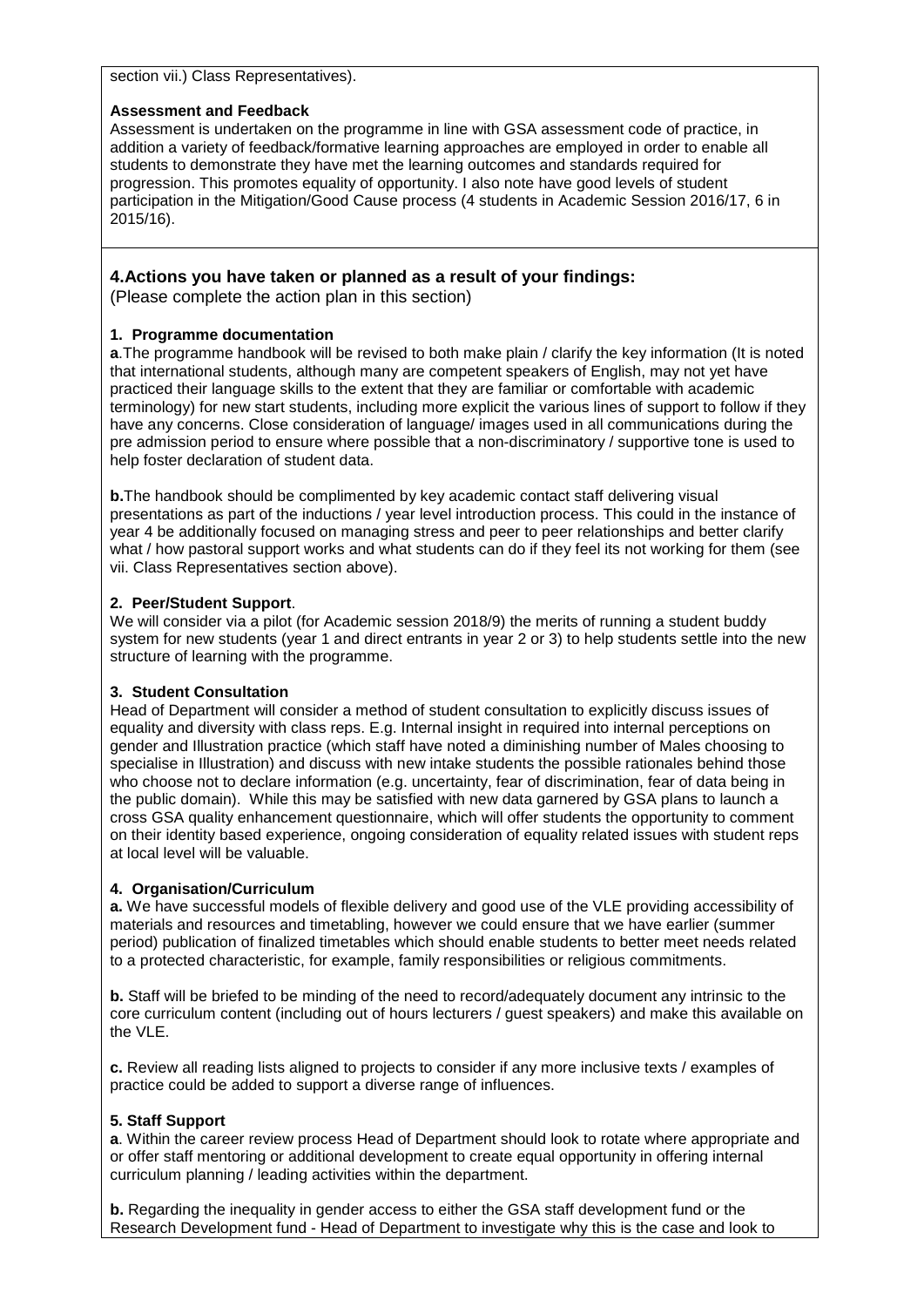| support female staff in applying for these funds.                                                                                                          |                                                                                                                                                                                                                         |                                                                                                                                          |                                                                                                                                                                            |
|------------------------------------------------------------------------------------------------------------------------------------------------------------|-------------------------------------------------------------------------------------------------------------------------------------------------------------------------------------------------------------------------|------------------------------------------------------------------------------------------------------------------------------------------|----------------------------------------------------------------------------------------------------------------------------------------------------------------------------|
| <b>Action</b>                                                                                                                                              | <b>Equality Impact</b>                                                                                                                                                                                                  | <b>Person responsible</b>                                                                                                                | <b>Time frame</b>                                                                                                                                                          |
| $1.(1$ a and b above)<br>Revision of Programme<br>documentation and<br>inductions to include<br>clarification of support<br>systems at programme<br>level. | Positive impact for all<br>students regardless of<br>protected characteristic.                                                                                                                                          | Donna Leishman and<br>core academic staff team                                                                                           | In advance if Academic<br>Session 2017/18                                                                                                                                  |
| $\overline{2.}$ (above)<br><b>Enhancing Peer/Student</b><br>Support.                                                                                       | Positive impact for all<br>students regardless of<br>protected characteristic.                                                                                                                                          | Donna Leishman and<br>core academic staff year<br>1/2                                                                                    | September 2018                                                                                                                                                             |
| $3.$ (above)<br><b>Enhancing Student</b><br>Consultation                                                                                                   | Advance equality and<br>foster good relations<br>through student<br>involvement in enhancing<br>anticipation of the needs<br>of a diverse student<br>cohort in programme<br>delivery and design                         | Donna Leishman in<br>consultation through next<br>academic sessions class<br>reps. Including DSMT<br>discussion on School<br>wide system | System decided and<br>installed for September<br>2018                                                                                                                      |
| $4.(4a-c above)$<br>Organisation/Curriculum                                                                                                                | Advance equality for<br>students who need to<br>access learning and<br>teaching in a range of<br>ways as a consequence<br>of e.g. disability, caring<br>responsibilities, learning<br>styles, religious<br>commitments. | Donna Leishman and<br>core academic staff team.                                                                                          | September 2018 *Note<br>Semesterisation will<br>impact this goal being<br>achieved for Summer in<br>advance of September<br>2017 - aspects .b and .c<br>can be progressed. |
| $5.$ (above)<br><b>Staff Support</b>                                                                                                                       | Advance equality for<br>female academic staff in<br>relation to career<br>development                                                                                                                                   | Donna Leishman                                                                                                                           | August 2017                                                                                                                                                                |

# **5. Where/when will progress and the outcomes of your actions be reported and reviewed:**

Actions will be included in the Programme Quality Enhancement Plan and progress will be reported through Boards of Study and in the Programme Monitoring and Annual Reporting process (PMAR). .

## **6. How will your actions and intended outcomes contribute to the delivery of GSA's equality outcomes:**

Staff will better make explicit how they consider the age, gender, ethnic and cultural profiles of our students, visiting lecturers and continue to celebrate diversity in the discursive environment in which students engage in the exchange and development of ideas, opinions and knowledge in order to further advance equality and foster good relations.

Actions will therefore contribute directly to the delivery of:

GSA EO 1: An organisational culture in which respect for self and others is understood and practiced and where identity based ignorance or prejudice is challenged and confidence promoted. GSA EO 2: An inclusive and accessible learning environment in which the diverse needs of students are systematically anticipated and provided for.

GSA EO 4: A fair pay and progression framework which underpins equality of opportunity for all, actively works towards reducing the gender pay gap and addresses occupational segregation. .